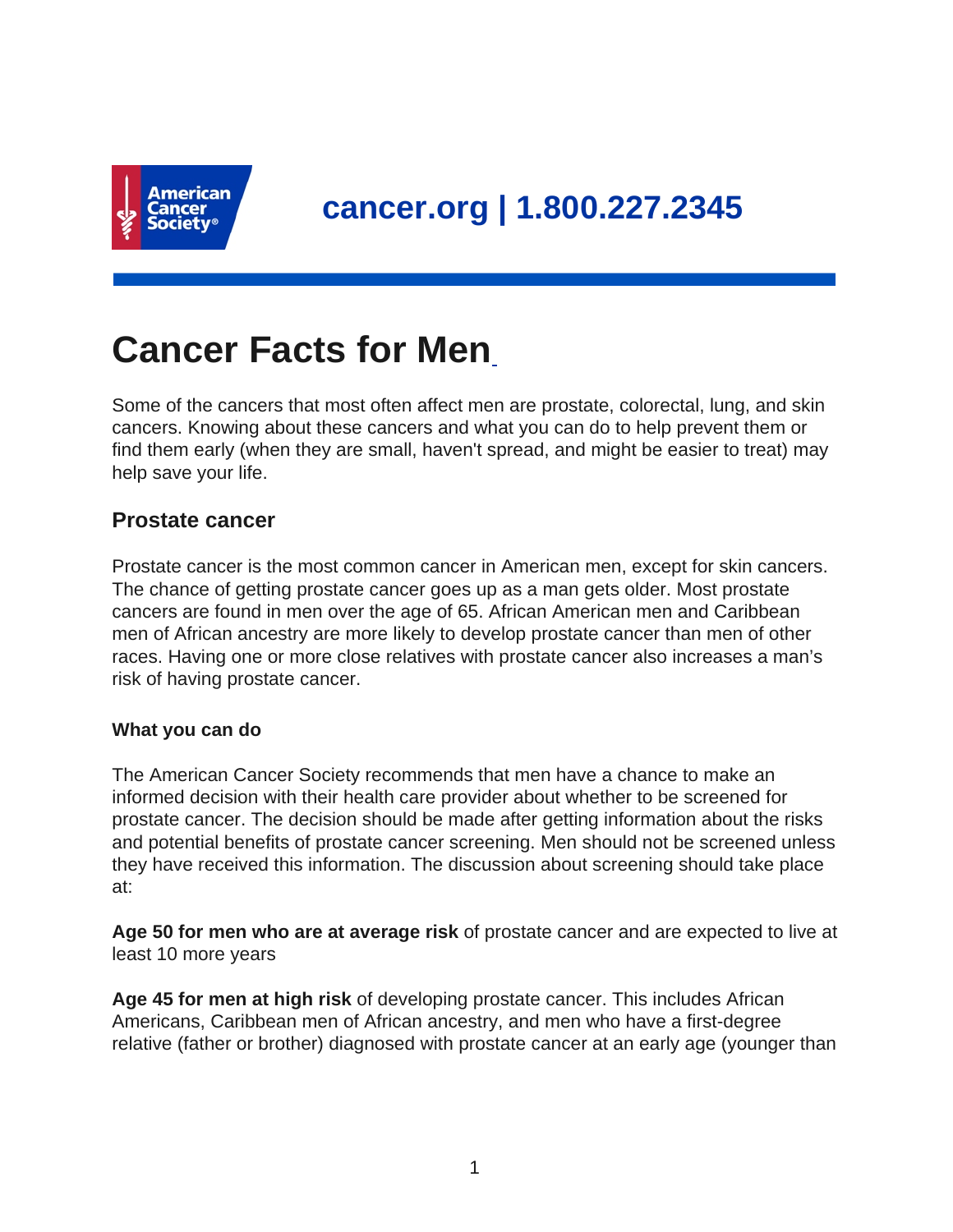age 65)

**Age 40 for men at even higher risk** (those with more than one first-degree relative who had prostate cancer at an early age)

Men who decide to be screened should be tested with the prostate-specific antigen (PSA) blood test. The digital rectal exam may also be done as a part of screening. How often you are tested will depend on your PSA level, general health, preferences, and values.

# **Colorectal cancer**

Colorectal cancer is cancer that starts in the colon or rectum. Some factors that increase colorectal cancer risk include being overweight or obese, physical inactivity, a diet high in red and processed meats, smoking, heavy alcohol use, being older, and a personal or family history of colorectal cancer or polyps.

## **What you can do**

Regular colorectal cancer screening is one of the most powerful weapons against colorectal cancer. Most colorectal cancers start with a polyp – a small growth on the lining of the colon or rectum. Screening can help to find colorectal cancer early, when it's smaller, hasn't spread, and might be easier to treat. Certain screening tests can also help prevent colorectal cancer by finding and removing polyps before they turn into cancer.

The American Cancer Society recommends the following for people at average risk for colorectal cancer:

Men and women should start regular screening at **age 45.**

People who are in good health and with a life expectancy of more than 10 years should continue regular colorectal cancer screening through the **age of 75.**

For people ages **76 through 85,** the decision to be screened should be based on a person's preferences, life expectancy, overall health, and prior screening history.

People **over 85** should no longer get colorectal cancer screening.

Screening can be done either with a sensitive test that looks for signs of cancer in a person's stool (a stool-based test), or with an exam that looks at the colon and rectum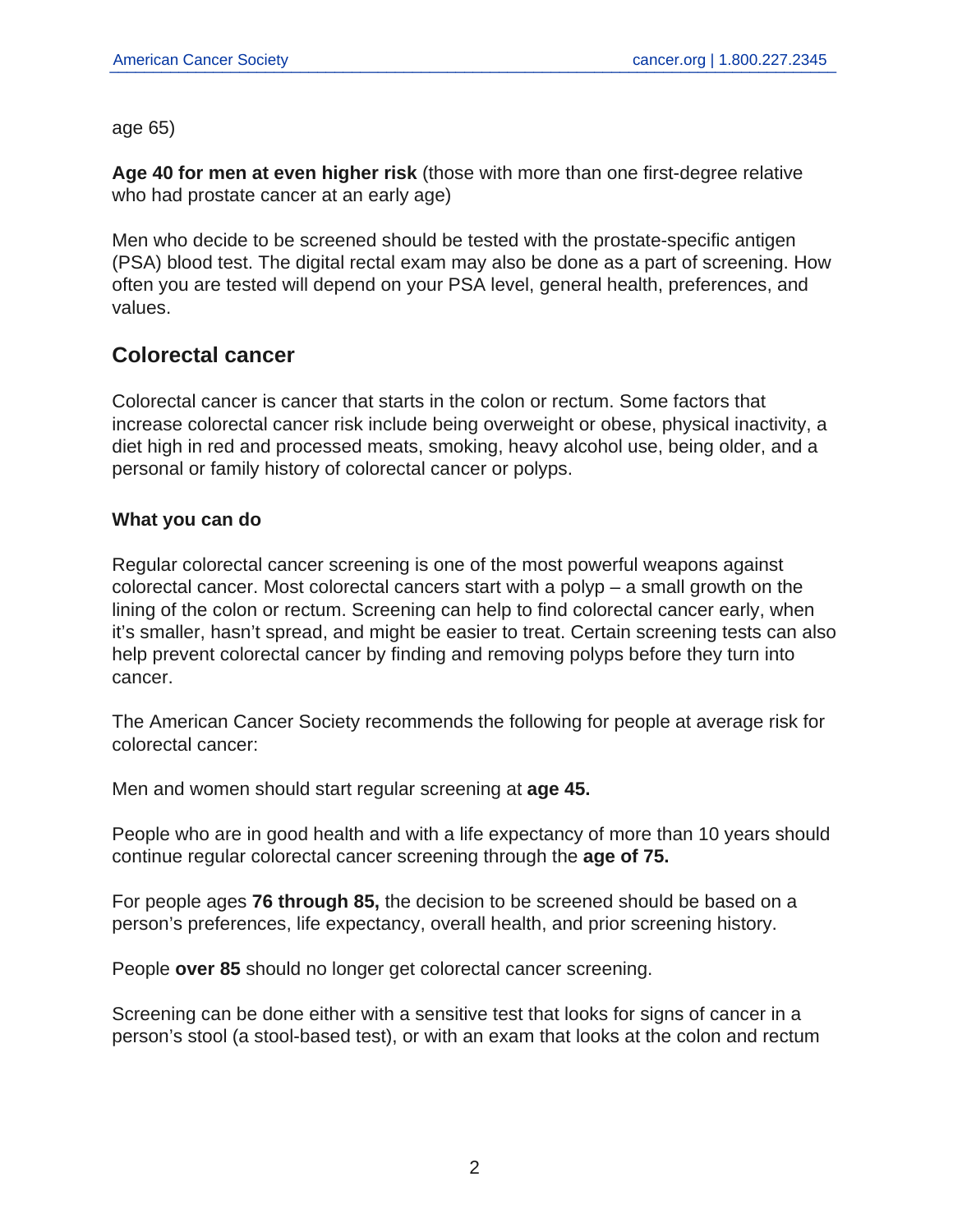(a visual exam). These options are listed below.

#### **Stool-based tests**

- Highly sensitive fecal immunochemical test (FIT)\* every year, or
- Highly sensitive guaiac-based fecal occult blood test (gFOBT)\* every year, or
- Multi-targeted stool DNA test (MT-sDNA) every 3 years\*

## **Visual (structural) exams of the colon and rectum**

- Colonoscopy every 10 years, or
- CT colonography (virtual colonoscopy)\* every 5 years, or
- Flexible sigmoidoscopy\* every 5 years

\*If a person chooses to be screened with a test other than colonoscopy, any abnormal test result should be followed up with colonoscopy.

People at high risk of colorectal cancer based on family and/or personal history or other factors may need to: start screening before age 45, be screened more often, or get specific tests. Talk to a health care provider about your risk for colorectal cancer to know when you should start testing

There are some differences between these tests to consider, but the most important thing is to get screened, no matter which test you choose. Talk to a health care provider about which tests might be good options for you, and to your insurance provider about your coverage.

## **Lung cancer**

Lung cancer is most often caused by exposure to chemicals and other particles in the air. While smoking tobacco is the leading cause of lung cancer, not all people with lung cancer are people who smoke. Some might have smoked, and some have never smoked at all.

#### **What you can do**

Not all lung cancers can be prevented. But there are things you can do that might help lower your risk. If you don't smoke, don't start, and avoid breathing in other people's smoke. If your friends and loved ones smoke, call the American Cancer Society at 1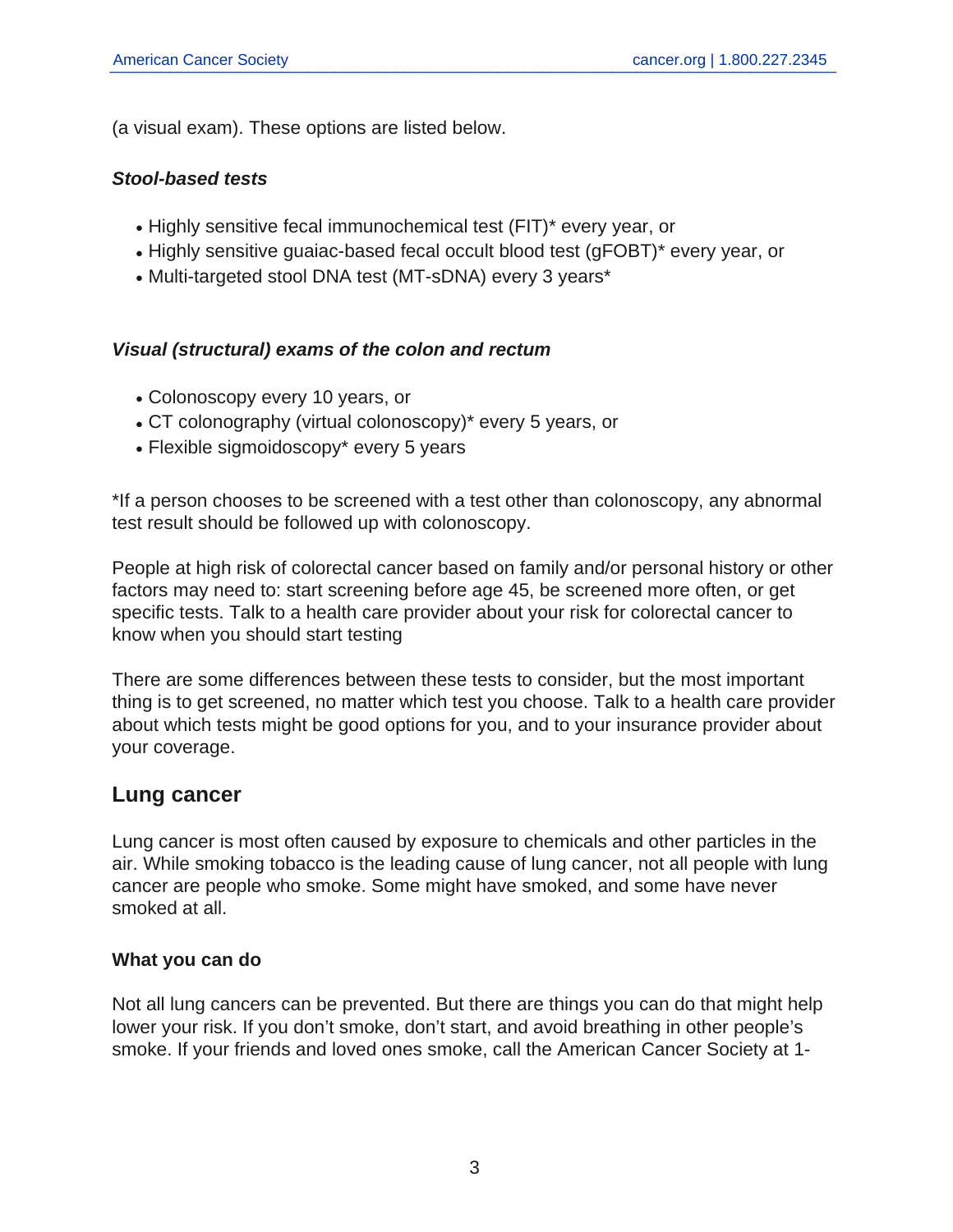800-227-2345 for help quitting.

The American Cancer Society recommends screening for certain people at higher risk for lung cancer. If you smoke now or have ever smoked, are **ages 50 to 80** years and in fairly good health, you might benefit from screening for lung cancer with a yearly lowdose CT scan (LDCT). If you still smoke, talk to a health care provider about your risk for lung cancer, how you can quit smoking , the possible benefits, limits, and harms of lung cancer screening, and where you can get screened.

# **Skin cancer**

Anyone can get skin cancer, but people with fair skin are more likely to get skin cancer than people with darker skin. Most basal cell and squamous cell skin cancers are caused by repeated and unprotected skin exposure to ultraviolet (UV) rays from sunlight, as well as from man-made sources such as tanning beds. A type of skin cancer called melanoma is less common than some other types of skin cancer, but is more dangerous because it is more likely to grow and spread.

People who have had other types of skin cancers and people with a close family member who had melanoma have an increased risk for melanoma.

## **What you can do**

The most important way to lower your risk of most skin cancers is by limiting exposure to ultraviolet (UV) rays from the sun and other sources like tanning beds. When outside, try to stay in the shade, especially during the middle of the day. If you're going to be in the sun, wear hats with brims, long-sleeve shirts, sunglasses, and use a broadspectrum sunscreen with an SPF of at least 30 on all exposed skin. If you have children, protect them from the sun and don't let them get sunburned. Do not use tanning beds or lamps.

Be aware of all moles and spots on your skin, and report any changes to a health care provider right away. You should ask about having a skin exam done during your regular check-ups.

# **What else you can do to help reduce your cancer risk**

- Stay away from tobacco.
- Get to and stay at a healthy weight.
- Get moving with regular physical activity.
- Follow a healthy eating pattern that includes plenty of fruits, vegetables, and whole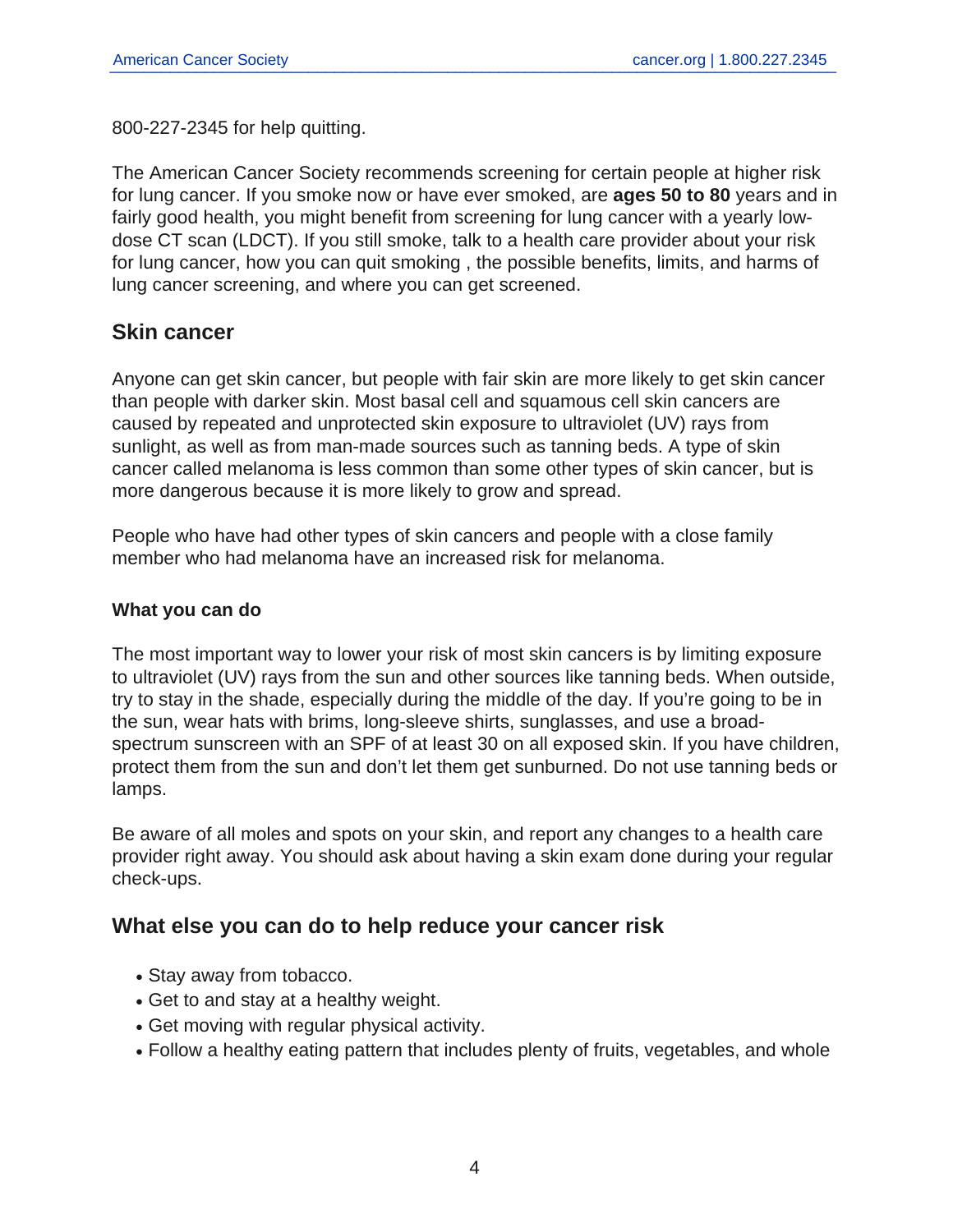grains, and that limits or avoids red/processed meats, and highly processed foods.

- It's best not to drink alcohol. If you do drink, have no more than 2 drinks per day for men.
- Protect your skin.
- Know yourself, your family history, and your risks.
- Get regular check-ups and cancer screening tests.

## **References**

American Cancer Society. Cancer Facts & Figures 2019. Atlanta, Ga: American Cancer Society; 2019. Accessed at https://www.cancer.org/research/cancer-facts-statistics/allcancer-facts-figures/cancer-facts-figures-2019.html on July 1, 2019.

Centers for Disease Control and Prevention. Cancer and men. Accessed at https://www.cdc.gov/cancer/dcpc/resources/features/cancerandmen/index.htm on July 1, 2019.

Jemal A, Ward EM, Johnson CJ, Cronin KA, Ma J, Ryerson AB, Mariotto A, Lake AJ, Wilson R, Sherman RL, Anderson RN, Henley SJ, Kohler BA, Penberthy L, Feuer EJ, Weir HK. Annual Report to the Nation on the Status of Cancer, 1975-2014, Featuring Survival. J Natl Cancer Institute. 2017; 109(9): 1-19.

Smith RA, Andrews KS, Brooks D, Fedewa SA, Manassaram-Baptiste D, Saslow D, Wender RC. Cancer screening in the United States, 2019: A review of current American Cancer Society guidelines and current issues in cancer screening. CA: Cancer J Clin. 2019; 69(3): 184-210.

Last Revised: August 27, 2021

#### **Written by**

The American Cancer Society medical and editorial content team [\(www.cancer.org/cancer/acs-medical-content-and-news-staff.html\)](https://www.cancer.org/cancer/acs-medical-content-and-news-staff.html)

Our team is made up of doctors and oncology certified nurses with deep knowledge of cancer care as well as journalists, editors, and translators with extensive experience in medical writing.